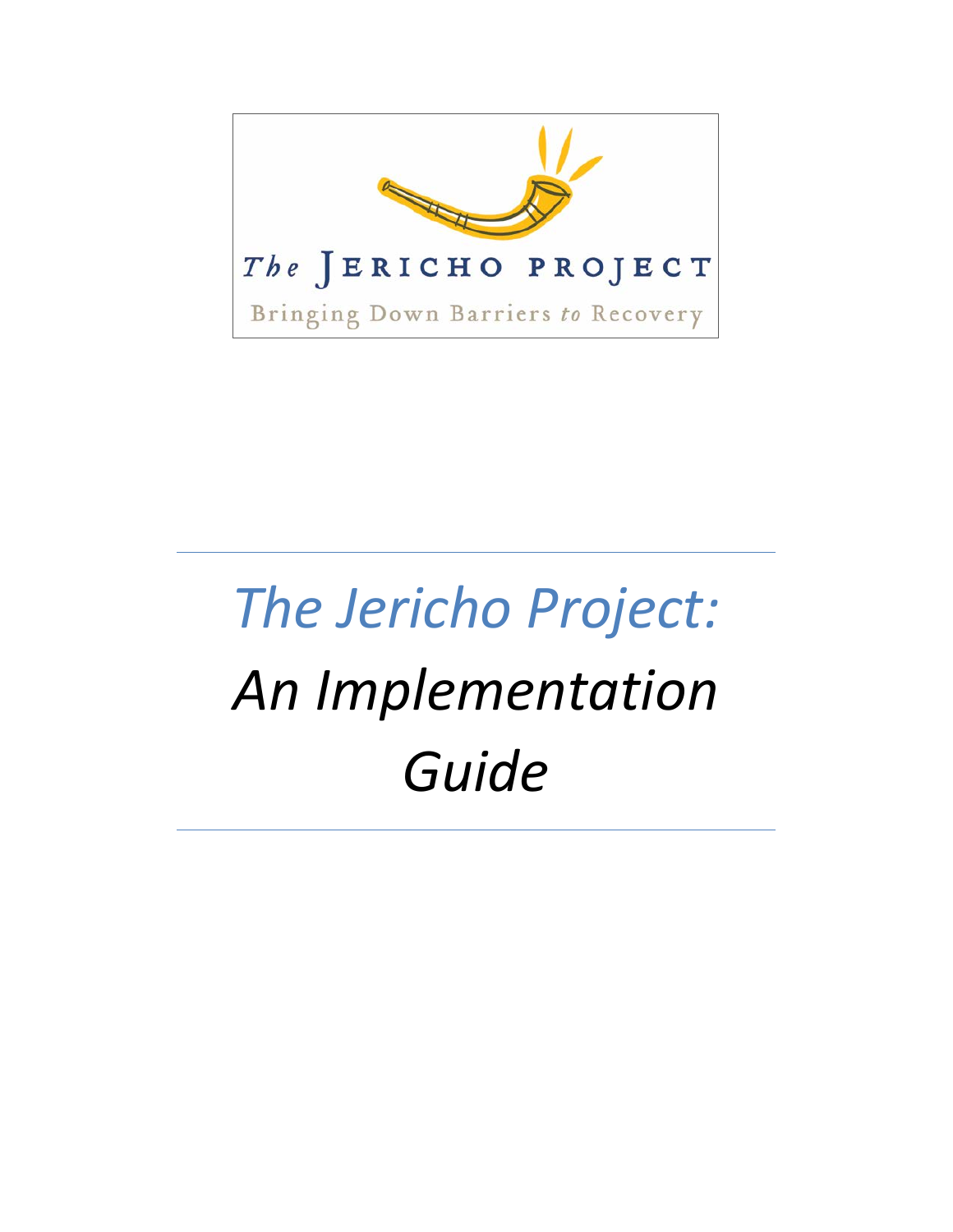## **Table of Contents**

<span id="page-1-0"></span>

| 1. |
|----|
| 2. |
| 3. |
| 4. |
| 5. |
|    |
|    |
|    |
|    |
|    |
|    |
|    |
|    |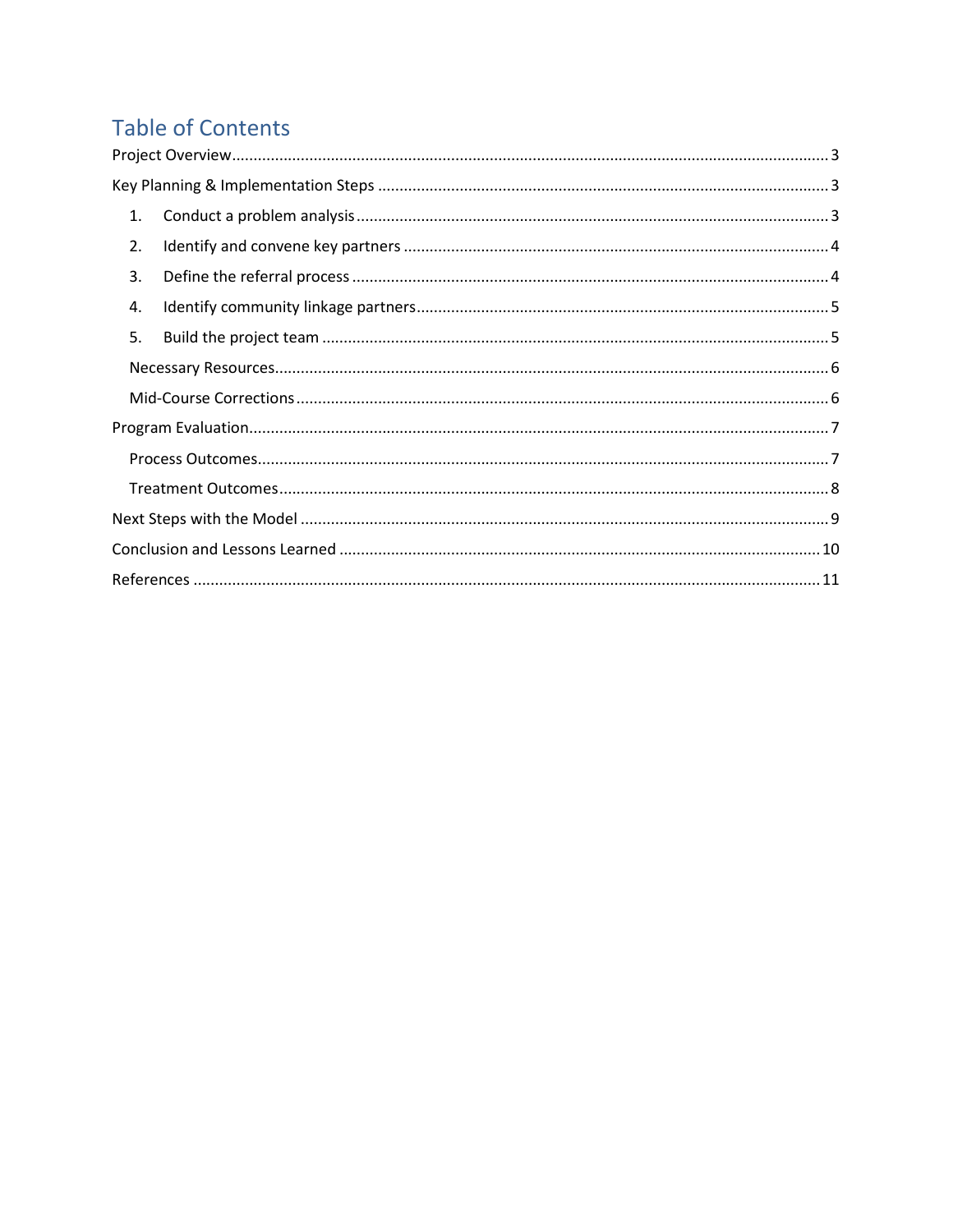## Project Overview

Shelby County's Jericho Project began in 1998 as a non-specialty court approach to jail diversion for detainees with serious mental illness. The project implements best practice transition planning to bridge the gap between justice systems and long-term, mainstream community services and supports. With a history of innovative and successful diversion efforts, including the Memphis Police Department's nationally recognized Crisis Intervention Team (CIT) that established our community as a leader in prebooking jail diversion, the Jericho Project developed a complementary post-booking model.

The Shelby County Jericho Project identifies and engages jail diversion candidates who are not diverted through CIT or other earlier pre-booking mechanisms and offers resources to provide the time and planning necessary to address numerous and complicated treatment needs. By focusing on the needs of people in jail who suffer with serious and persistent mental illness and substance use disorders, Shelby County is able to meet the needs of people at both ends of the community treatment spectrum. The Jericho Project utilizes a unique diversion process, largely driven by the Public Defender's Office, which works within the existing structure of the criminal court system. Key diversion activities are conducted by representatives from the Public Defender's Office, Pretrial Services Administration, Jail Administration, and the jail medical provider. Primary mental health care is delivered by the contracted community behavioral health care provider.

This guide is intended to document the steps taken by the county as a means of showing how other jurisdictions could replicate and improve upon the model.

## <span id="page-2-0"></span>Key Planning & Implementation Steps

#### 1. Conduct a problem analysis

<span id="page-2-1"></span>Our planning started with a thorough problem analysis. Using information compiled by the Bureau of Justice Statistics and the National GAINS Center that measured the prevalence of co-occurring mental illness and substance use disorders in jails, we found that of the 14 million people booked into U.S. jails annually, an estimated 1.1 million experience symptoms of serious mental illness at the time of arrest. Approximately 75% of these have co-occurring disorders  $I_{II,III,IV}$ . This is not surprising given that a significant number of people with co-occurring conditions first enter treatment through the criminal justice system v,vi,vII. After entering the criminal justice system, there is a significantly greater chance of continued criminal justice involvement for those with co-occurring disorders. They experience similar outcomes when discharged from inpatient hospitalizations; these outcomes include high incarceration rates, higher recidivism rates, and use of highly supervised service settings vIII. As deinstitutionalization has strained the limited resources of community-based service providers, our jails and prisons often house individuals with serious mental illness and co-occurring substance use disorders. Individuals whose needs span multiple treatment delivery systems typically end up in the criminal justice system as the de facto service setting ix.

Despite the growing popularity of jail diversion strategies in recent years, many fall short of the systemwide reform that is necessary to reverse the criminalization of mental illness. Post-booking jail diversion programming offers an appropriate alternative to prosecution and incarceration with no greater risk of further arrests and criminal behavior  $x_{x}x_{y}$ . However, existing post-booking strategies, including the growing popularity of mental health courts, are often implemented for individuals facing less serious charges xII. Unintended consequences of these strategies include longer stays in jail and more restrictive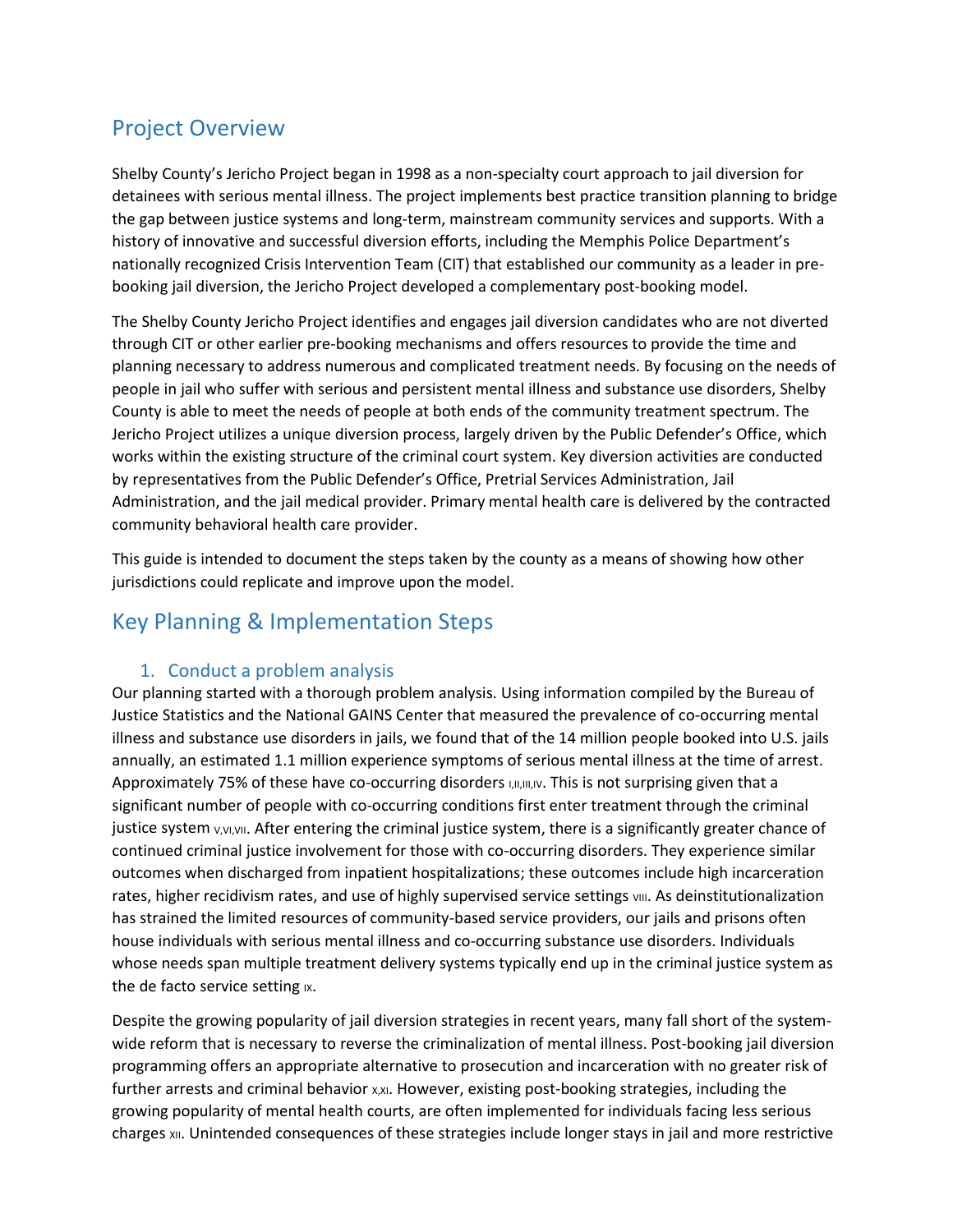court supervision when pre-booking jail diversion strategies would have been more appropriate (e.g., for less serious charges).

#### 2. Identify and convene key partners

<span id="page-3-0"></span>The appropriate constellation of partners will depend on the model. Many diversion programs include partners from correctional facilities, including jail medical, probation, courts, and law enforcement. XIII These agencies are important Jericho Project collaborators, however in our experience, key diversion planning falls to representatives from the public defender's office, pretrial services, jail staff, and mental health providers. Additionally, post-release services are delivered by outside personnel from the contracted community behavioral health provider.

One of the first steps in cultivating these partners was convening a cross-agency task force, which included key stakeholders from all significant criminal justice and community behavioral health agencies. The group was originally called together to address conditions in jail, and its work produced a number of interventions and reforms across multiple systems. This "Jail Mental Health Committee" came into being after U.S. Department of Justice filed suit against Shelby County over jail conditions and overcrowding. During the aftermath and settlement of the lawsuit, people suffering from mental illness received lots of attention. The award-winning Crisis Intervention Team had already formed, and the Jail Mental Health Unit formed soon thereafter to fast-track certain people with mental illness to get them through the jail and connected to community in a reasonable amount of time. As one last piece of this puzzle, Jericho was developed to support those people with the most complex and difficult cases. Jericho continues to enjoy broad support from those same agencies that collaborated to develop it more than a decade ago. The community behavioral health provider for the Jericho Project has always been a partner from the private sector, and the contract for the work is put out for bid periodically.

In order to identify candidates for Jericho and develop plans and supports for them, we established a schedule for twice weekly roundtable meetings with representatives from multiple agencies within Shelby County Government and community treatment providers. Roundtable members consist of representatives from the Special Litigation Unit of the Public Defender's Office, a criminal justice mental health liaison assigned to the Public Defender's Office, representatives from Pretrial Services, recovery support specialists and therapists from contract behavioral health providers. The Public Defender's Office channels referrals from multiple streams to identify potential candidates who are in pretrial detention and have a history of mental illness and substance abuse disorder. Those who express willingness to participate in community-based treatment and services upon release are referred to the roundtable as potential candidates to the program.

Roundtable meetings have established a regular forum to track upcoming court dates, review status, process questions, consider new referrals and coordinate cross-system problem solving. A simple, multipage spreadsheet is used to track clients from referral through various stages of the program, including non acceptance into the program, active participation in the program, program completion, or program non-completion.

#### 3. Define the referral process

<span id="page-3-1"></span>In order to be considered for jail diversion, appropriate candidates must be identified, screened and approved. This process is complicated by the sheer number of people in pretrial custody. The Shelby County Jail has an average population of around 2,000 men and 200 women.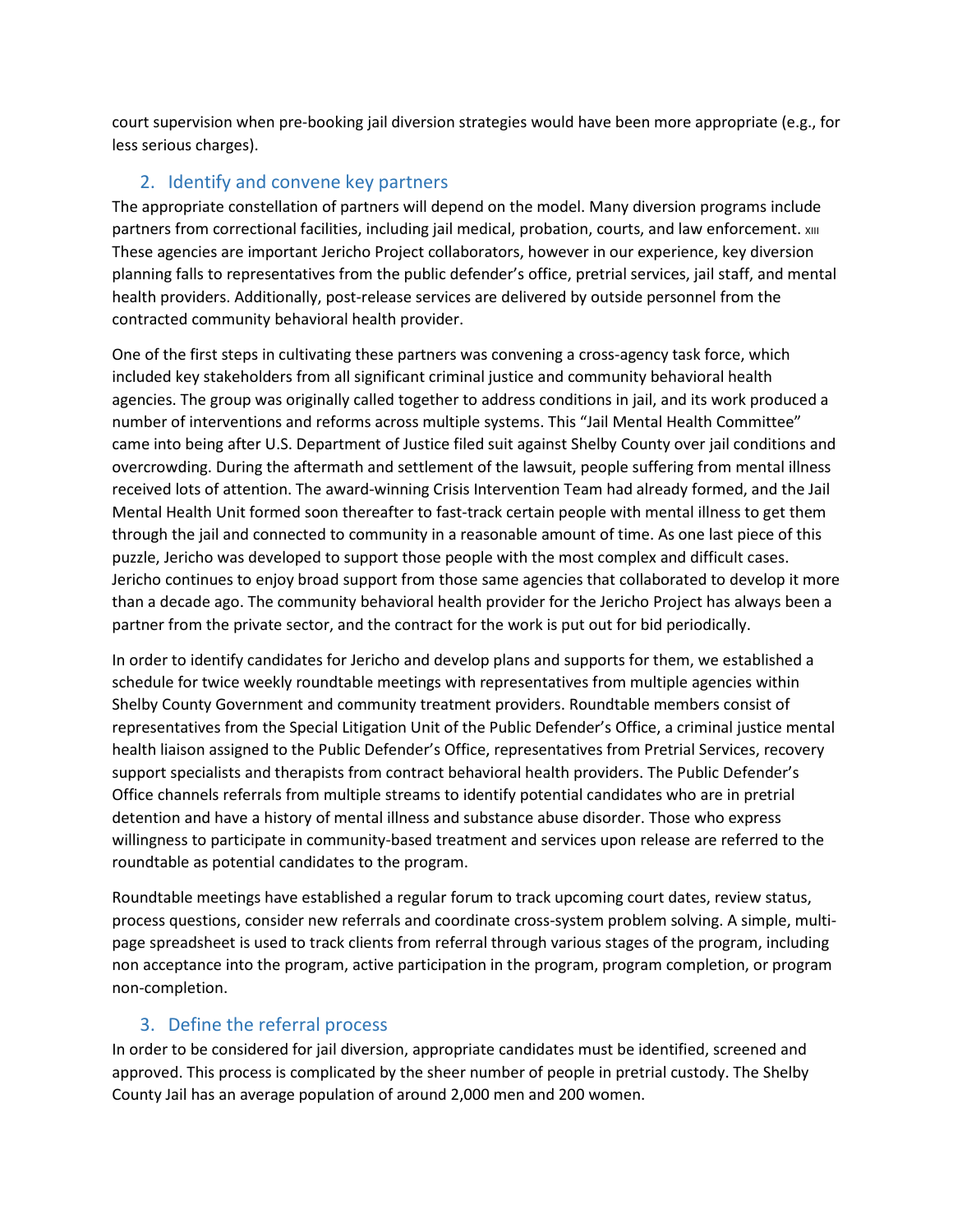The Jericho Project facilitates jail diversion and access to treatment services through partnerships with local community providers. Identification and referral was largely provided through close collaboration between the Public Defender's Office and other key partners, particularly Pretrial Services, to facilitate earlier identification of potential candidates. During the initial federally funded post-booking diversion project, efforts to identify potential candidates were increasingly facilitated by a new information system. In response to the need for better communication among the stakeholders and for tracking clients with significant mental health needs, the Public Defender's Office developed a specialty case management system called Gideon. The team needed an efficient and responsive tool to identify appropriate candidates earlier in the process and to facilitate linkage with necessary treatment services based on individual needs. Gideon is a crucial component of Jericho's ongoing success as the database has grown to include the vast majority of people with mental illness who repeatedly contact the criminal justice system. It includes information about client diagnoses and details about criminal court involvement that is not available in other court information systems.

The Jericho Project also incorporates best practice jail diversion strategies, including the APIC model for transition planning from jail to the community for people with co-occurring disorders along with guidelines from *"Finding the Key*" (Bazelon Center) and SAMHSA's SSI/SSDI Outreach, Access, and Recovery (SOAR) initiative for seeking income and insurance supports, including the application for or restoration of entitlements.

#### 4. Identify community linkage partners

<span id="page-4-0"></span>Recovery support specialists are assigned to potential candidates during the initial roundtable review of referrals. The assigned recovery support specialist works with diversion participants throughout the process, beginning with an initial interview, which is the first point of contact for developing coordinated care. This also provides an early opportunity to begin developing rapport. Immediately following initial roundtable review of a referral, the interview with a recovery support specialist allows the team to determine an appropriate level of care based on standardized American Society of Addictive Medicine (ASAM) criteria.

Recovery support specialists further use the initial interview to develop the Community Linkage Plan (CLP), a comprehensive outline of the candidate's needs in the transition from jail to the community that is developed through a planning process modeled after the APIC (Assess, Plan, Identify, Coordinate) model xiv. The plan provides documentation of the individual needs of the person referred and details the arrangements made to address each item. The CLP typically includes case management, medication management, access to bridge medication, benefits eligibility/restoration, proper identification, transportation from jail, transitional housing, family contact, continuing supervision, and next court date. The court's diversion decision is based on the CLP, which is presented to the court as part of the negotiated plea agreement. CLPs presented through the Public Defender's office are used to support conditional release strategies that are negotiated or litigated within the dynamics of the traditional adversarial system.

#### 5. Build the project team

<span id="page-4-1"></span>In the Jericho Project, a multidisciplinary team provides direct treatment and linkage services, which typically last at least 120 days. Along with community-based outpatient services, this model also provides access to intensive outpatient treatment and residential treatment services when appropriate based on ASAM patient placement criteria.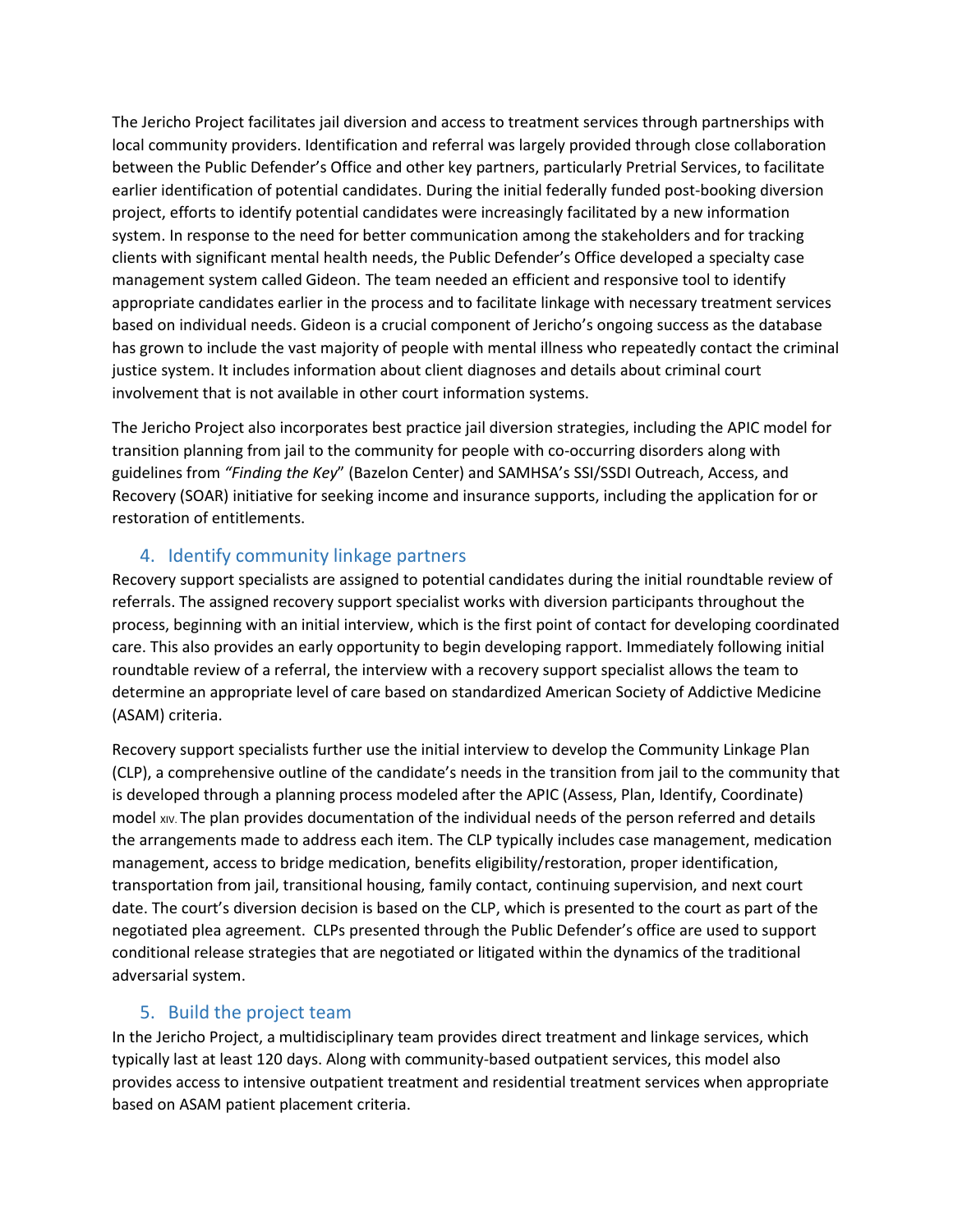Recovery support specialists work with Jericho Project participants from referral through release and treatment in the community. These case managers facilitate access to evidence-based treatment by providing direct services and also serving as boundary spanners between criminal justice and community behavioral health systems. For participants with co-occurring mental and substance use disorders, integrated treatment is provided by a community-based provider with experience serving individuals with co-occurring disorders. Evidence-based services are utilized throughout the various interventions offered directly and indirectly by the Jericho Project.

#### <span id="page-5-0"></span>Necessary Resources

Funding for the Jericho Project has evolved significantly during its 17 years and has included several different funding streams. Created as a pilot in 1998, early Jericho Project infrastructure was expanded with federal grants through the Center for Mental Health Services (CMHS) from 2003 – 2006, and the Center for Substance Abuse Treatment (CSAT) from 2004 - 2007. Grant funding was used to expand project capacity and increase linkages to evidence-based services, particularly integrated treatment services for persons with co-occurring disorders. In 2008 Shelby County Government sustained the initiative at the expiration of federal funding, and provided expansion funding to increase diversion capacity by 50% for FY 2009-10.

Shelby County currently maintains the Jericho Project at a cost of approximately \$500,000 annually. In addition, the Public Defender's Office provides two attorneys and two non-attorney staff members to manage the project. The attorneys are a part of the Special Litigation Team and maintain a non-Jericho caseload as well.

#### <span id="page-5-1"></span>Mid-Course Corrections

The most important lesson learned during implementation was to capitalize upon – not struggle against – the distinct roles of each stakeholder within the traditional adversarial process. This means giving appropriate deference to each of the parties called on to implement the model. Despite the introduction of a progressive post-disposition jail diversion model, project planners should not ask stakeholders to abdicate their role in the process. The resulting tension creates the conditions for a successful implementation. It would have been organizationally simpler to approach the problem from the perspective of only one or two of the stakeholders. The temptation to take that approach has resulted in a proliferation of court-based programs that often sacrifice many of the benefits of the adversarial process. We learned to respect the role of the prosecutor without watering down the commitment to protect Due Process rights of the accused. The presiding magistrate has final approval over all Jericho Community Linkage Plans. The defense attorneys present the plans in support of their case theory. Those referred are treated with dignity, and the Jericho Project has achieved an almost restorative outcome for many of its successful participants. Treating people like this has taken away the stigma of mental illness and criminal court involvement.

Another implementation lesson was the importance of targeting the right participant population. In surveying the universe of diversion strategies for people struggling with mental illness locally and beyond, it was apparent that many approaches self-select the least demanding cases. And there were other strategies in place in Shelby County that further limited the participant pool. Consequently, we have learned the value of reserving the most intensive services offered for the Jericho Project, which tends to divert those who are out of reach of typical mental health court services. By serving a population with needs greater than that of the typical mental health court client, we improved the value of the investment. It has made our system more efficient by reducing the demand on resources for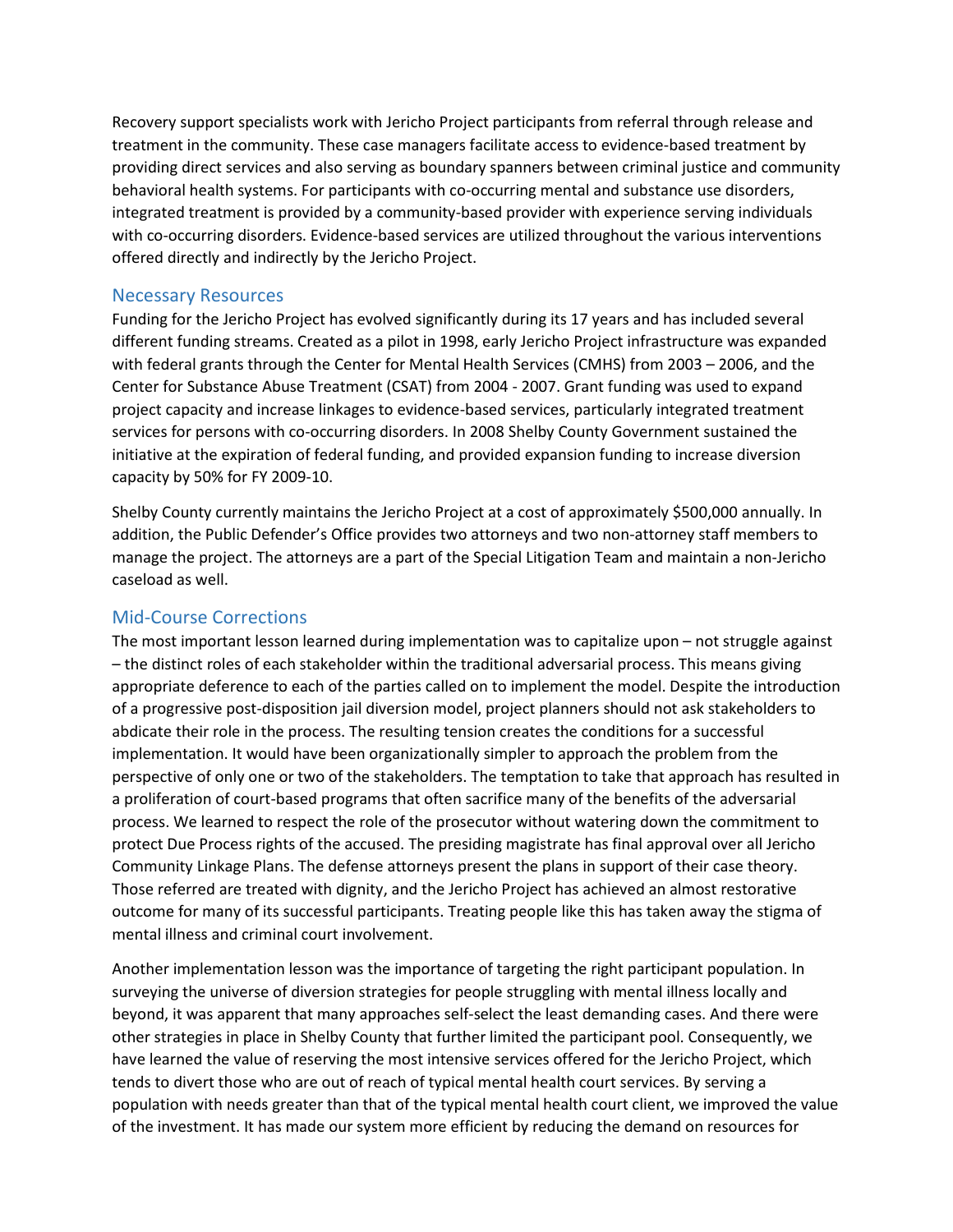lower-needs defendants because Jericho has helped remove so many resource-intensive consumers from the system.

## <span id="page-6-0"></span>Program Evaluation

Gathering data on the project has been essential to program improvement, demonstrating results to stakeholders, and generating broader support within the community. As part of a Center for Mental Health Services (CMHS) grant from June 1, 2003 to May 31, 2007, jail diversion program participants were enrolled in grant-funded services and offered the opportunity to participate in a longitudinal evaluation of post-booking diversion program services from February 2004 through May 2007. The evaluation was conducted by Dual Diagnosis Management (DDM). Findings and outcomes from the evaluation are detailed in this section. Some of the more significant findings of the Jericho Project and its clients are as follows:

- 68% of those diverted by Jericho were facing felony charges.
- 65% had a mental health diagnosis of schizophrenia spectrum disorder.
- Jericho clients were 80% male and 80% African-American with an average age of 37 years old.
- Participants averaged 203 days in jail prior to diversion compared to 95 days in jail following diversion.
- Substance use declined from 78% at baseline to 32% at 6 months and 25% at 12 months.

As with any program evaluation, data collection and analysis were critical to the sustainability and longterm success of the Jericho Project. Robust and current data support continued funding and meaningful adjustments to the program, as well as allow for appropriate comparisons to other diversion options along the spectrum. As with Jericho, it is recommended that data collection and analysis assume a primary position alongside the actual programming in any mental health diversion strategy. Grants exist for just these purposes and research assistance is available from large universities and medical centers.

#### <span id="page-6-1"></span>Process Outcomes

#### Community Linkage Plan Acceptance Rates

The Jericho Project has proven highly successful with the development of Community Linkage Plans (CLP's). Of the 99 CLP's that were presented to a judge for review in the year surveyed, 97% (96 of 99) were approved by the judge. This remarkably high approval rate speaks to the reputation of the program, but it also illustrates the importance of quickly engaging the multi-disciplinary team for each referral. By the time a CLP is presented to the prosecution and court, it has been fully vetted by both clinical professionals on the Jericho team and legal professionals in the Public Defender's Office. The resulting plan is entirely unique to the person being referred and is almost certainly better than any other alternative to incarceration available to the court.

The screening process primarily occurs during roundtable meetings, including through the review of diversion referrals to determine basic eligibility requirements and assign recovery support specialists to initial assessment, review of initial assessment and CLP development and review. As a result, 36 referrals were screened out based on failure to meet basic eligibility requirements, which include having a serious mental illness, being stable on medications, and agreeing to participate in treatment services.

The Public Defender's Office provides an additional screening layer to identify potential candidates facing more serious charges or otherwise unable to be diverted earlier in the booking process (e.g., required hospitalization before stable enough to face charges). These individuals were not diverted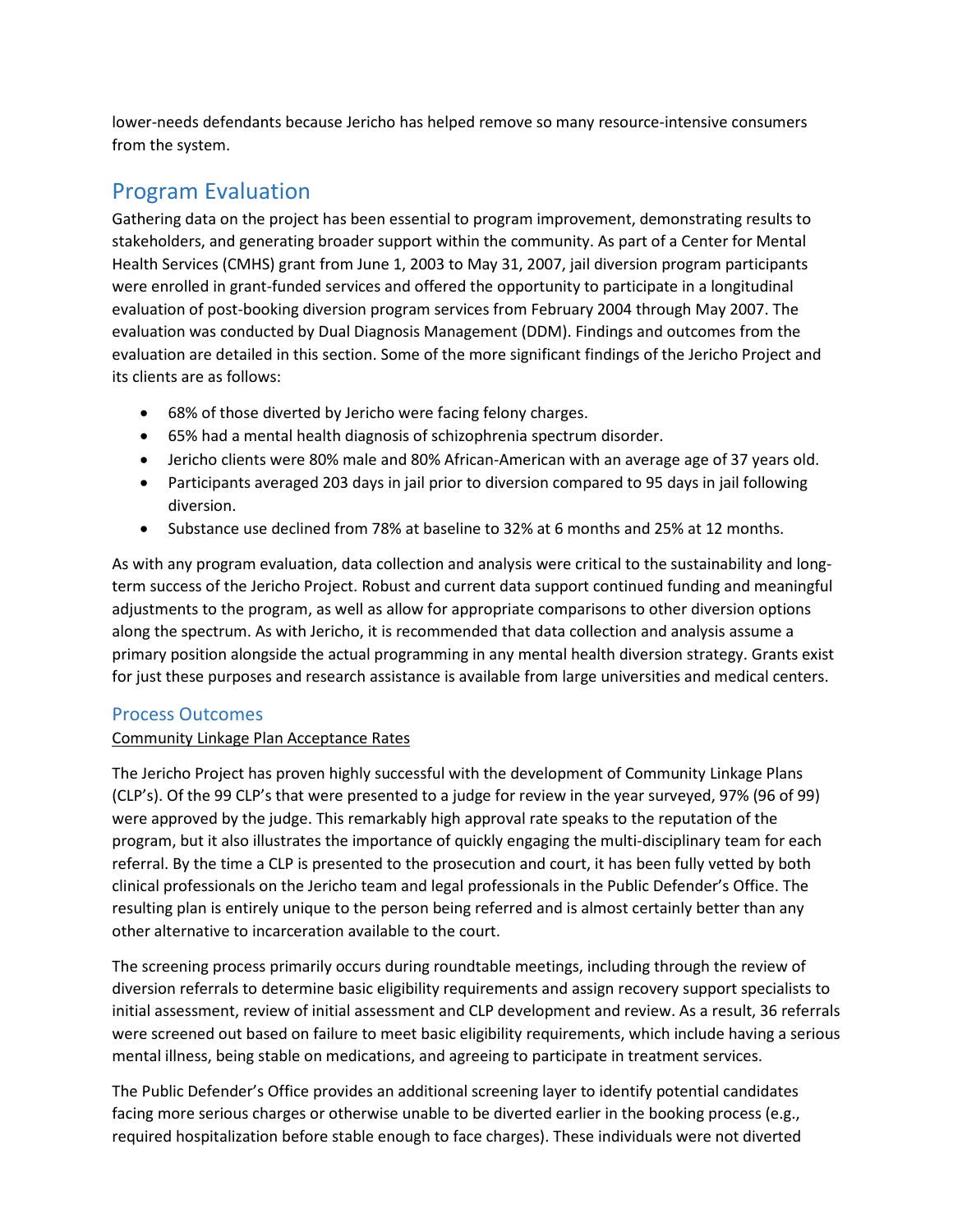earlier at the time of arrest (e.g., CIT) or immediately following booking (Pretrial Services). As a result, this post-booking jail diversion program began later in the criminal justice process. Although these represent relatively complicated cases, candidates from the Public Defender's Office averaged 41 days to complete the linkage process from referral to diversion.

#### Treatment Services Delivery

The average length of stay was 59 days with 67% of all participants completing 6-8 weeks of communitybased Intensive Outpatient Program (IOP) treatment services. Participants who did not complete the program were compared to those who did complete based on general demographic characteristics and all baseline measures. When controlling for other potentially significant predictors of program completion, participants who did not complete were more likely to report illegal drug use (85% compared to 62%) and diversion arrest was for a misdemeanor charge (28% compared to 4%).

#### <span id="page-7-0"></span>Treatment Outcomes

#### Procedures

The project evaluation used baseline and follow-up interviews to better understand treatment procedures. The baseline interview was completed within 7 days of the program start date, which was defined as the date of release or diversion. Participants were interviewed again 6 and 12 months after the baseline interview date. Of the 80 participants who were eligible for follow-up prior to the date of this report, 72 completed at least one follow-up interview (90% follow-up rate). Successfully completed follow-up interviews included 63 6-month interviews and 53 12-month interviews. In order to determine the potential impact of participant attrition on study findings, those who failed to complete any followup interviews were compared with those who completed at least one follow-up on general demographic characteristics, and baseline measures of study outcomes and potential predictor variables. The results of the attrition analysis did not reveal significant differences between those with complete versus incomplete follow-up data.

#### Recidivism

In an analysis of county administrative jail data, arrests and jail days for the 12 months prior to diversion were compared to the 12 months following diversion. For this analysis, outcomes were limited to participants with at least 12 months of post diversion arrest data available (e.g., who were diverted at least 12 months prior to the date that the data was extracted).

The average number of arrests declined 37% in the comparison of 12 months prior versus 12 months post diversion. Similarly, participants spent fewer days in jail following diversion. **Participants averaged 203 days in jail prior to diversion compared to 95 days in jail following diversion**. This represents 108 fewer jail days or a 53% decline. Based on a conservative estimated cost of \$91/day in jail, diversion reduced costs by \$9,816 per person or by \$981,575 per 100 detainees enrolled in the Jericho Project.

#### Criminal Justice Involvement 6- and 12-months Post Diversion

Recidivism indicators were also analyzed with data collected as part of the interviewer-administered assessment conducted at 6 and 12 months following diversion. Based on self-report data, 40% were arrested or incarcerated in the last 30 days prior to the 6-month follow-up assessment and 57% prior to the 12-month follow-up assessment. When controlling for baseline drug use and diversion for misdemeanor charge, participants who completed the program were significantly less likely to report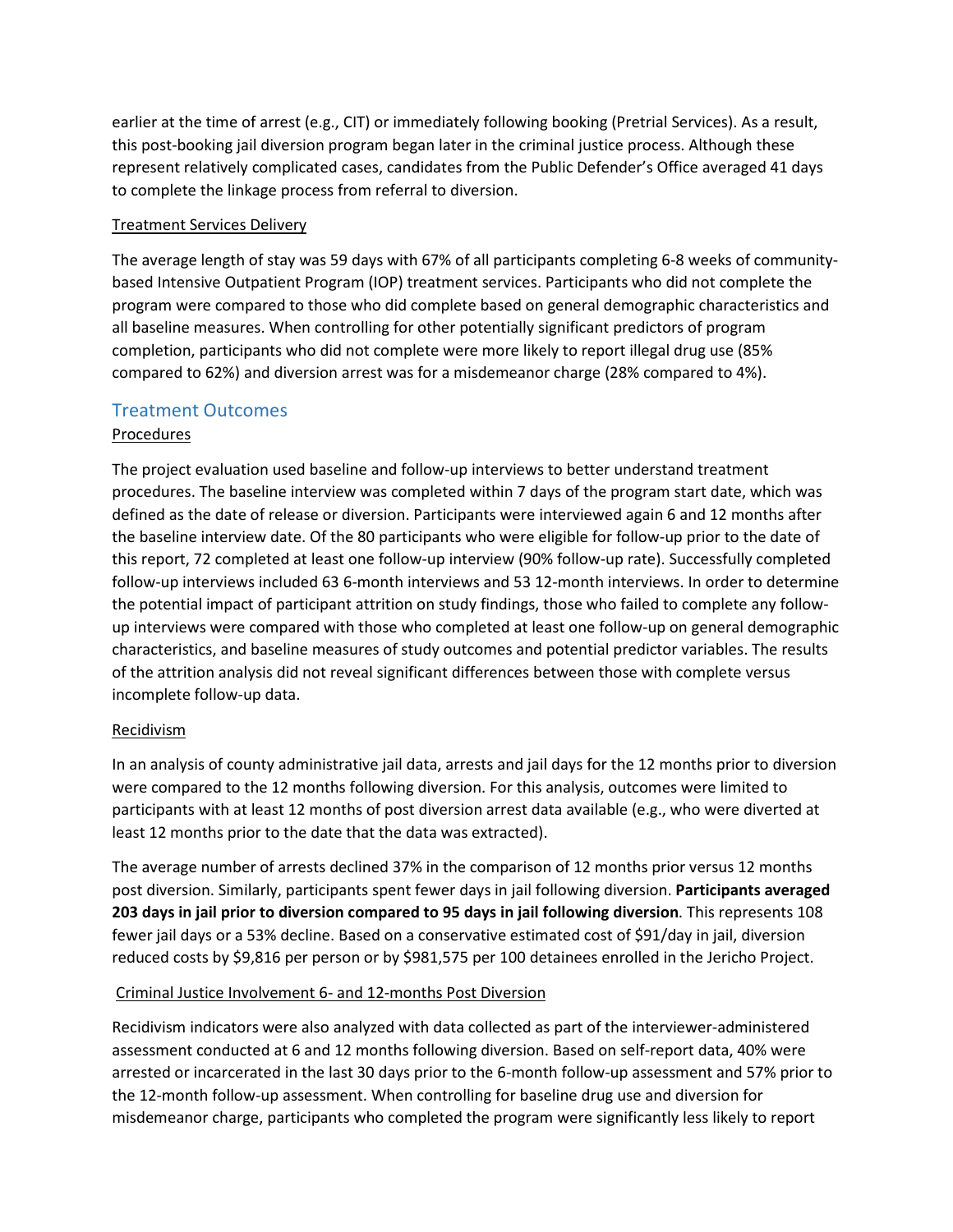rearrest or incarceration at 6 and 12 months following diversion. Recidivism was 67% lower at 6 months and 44% lower at 12 months for those who completed the program compared to participants who did not.



#### Substance Use

At each interview, participants reported the number of days they drank alcohol, frequency of drinking to intoxication, and reported days of illegal drug use out of the last 30 days. These three measures were combined to create a substance use variable indicating any alcohol or illegal drug use in the last 30 days. Overall, **substance use declined from 78% at baseline to 32% at 6 months and 25% at 12 months**. This pattern of improvement was similar for illegal drug and alcohol use.



## <span id="page-8-0"></span>Next Steps with the Model

The Jericho Project model is incredibly affordable. It utilizes public defenders, prosecutors and courts that are already in place. In fact, Shelby County sustains the program with less than \$500,000 per year,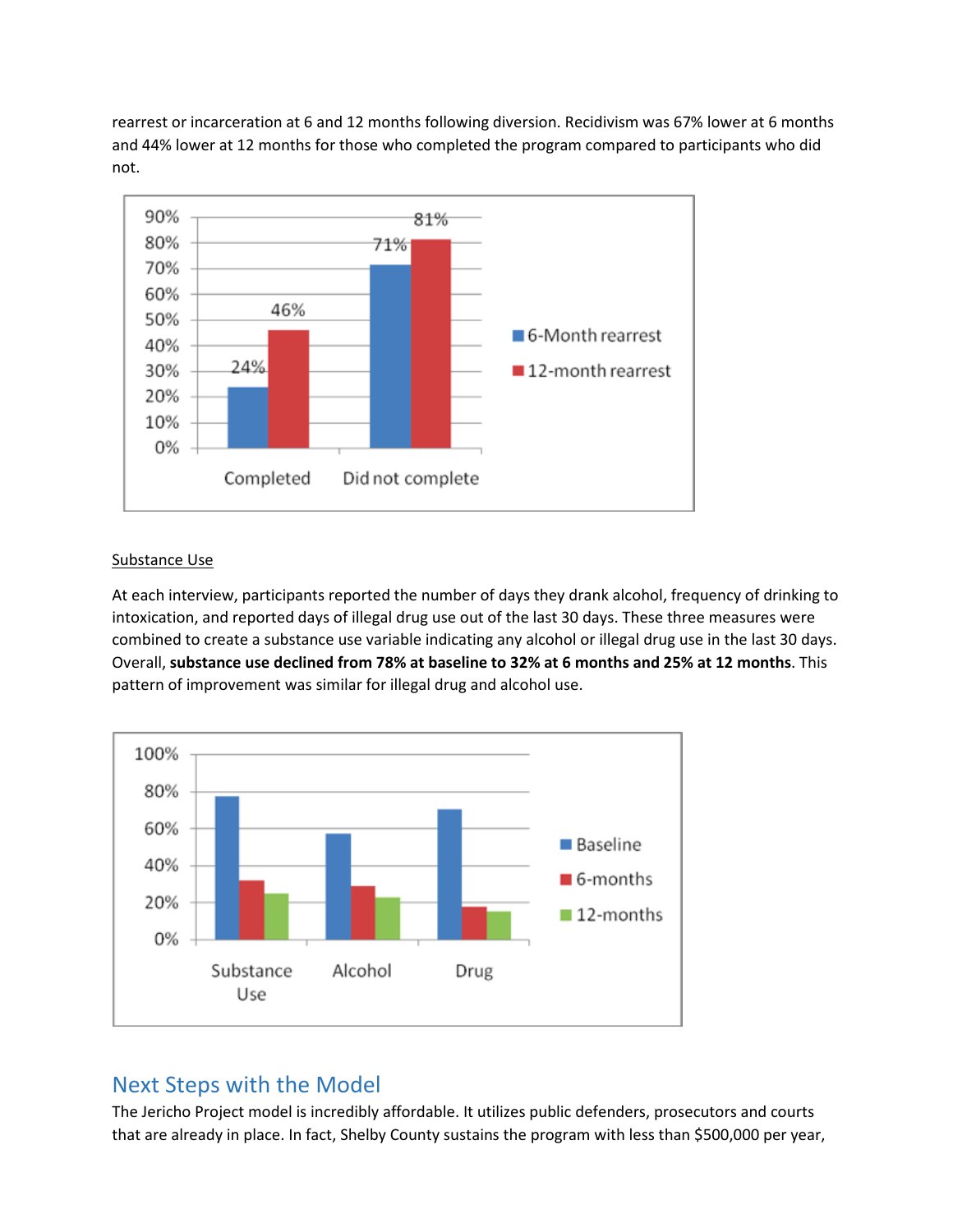which pays for the contract with a community-based mental health service provider. The contract is put out for bid periodically, and the winning organization manages the project's clinical services, including staff and client services. This limited investment allows every court to consider this safe and dignified process that really can lead to recovery even as it is cost-shifting the care from County-financed jails and transition services to the publicly-financed and community-based services that were intended to provide this care.

We can't build a court for every problem that is colliding with the criminal justice system. We need solutions that are available to all participants in the criminal justice system. To that end, the criminal justice system must become a full partner in the public health system in order to identify and connect people with needs to the appropriate services. We believe this requires new vision and bold leadership. We also believe that communities should look beyond specialty courts. In fact, our hope is to leverage the strength and tradition of the adversarial system to expand the Jericho Project model to other vulnerable populations and beyond the limited scope of specialty courts. Support systems exist in most communities for those struggling with homelessness, chronic health problems, HIV/AIDS, and substance abuse among many others. Those struggling with these things also represent a disproportionate percentage of our jail populations. We believe that the results we have achieved with the adversarial process and the Jericho Project represent just the tip of the iceberg when it comes to the achievable outcomes for the special needs populations in our jails.

## <span id="page-9-0"></span>Conclusion and Lessons Learned

The Jericho Project has successfully developed and implemented an effective collaborative process for diverting individuals with co-occurring mental health and substance use problems. This post-booking diversion program leveraged effective identification and planning strategies to develop diversion plans for appropriate candidates to present to the courts and, thereby, facilitating a diversion process that requires no substantive changes to the existing court systems and processes.

The Jericho Project provides an effective strategy for obtaining court approval for diversion plans. Roundtable planning processes facilitate a collaborative planning strategy that results in comprehensive and appropriate community linkage plans. Federally-funded evaluation of Jericho Project strategies have found that 97% of community linkage plans received court approval to allow the candidate to be released to treatment under supervision by the courts. A careful screening process confirms serious mental illness without limiting diversion candidates to those facing only minor charges or having certain demographic characteristics. Although many diversion programs are available across the United States, researchers have found that these programs typically divert individuals who are younger, white, and female xv<sub>I</sub>. The Jericho Project identified and diverted appropriate candidates who were similar to candidates who were not diverted with respect to age, gender, race, and other general characteristics.

As part of Shelby County Government's continuing efforts to decriminalize mental illness and support effective jail population management, the Jericho Project is the cornerstone of a new system's transformation effort to utilize the framework of the sequential intercept model to implement best practice transition planning and linkage services at key points of engagement throughout Shelby County systems.